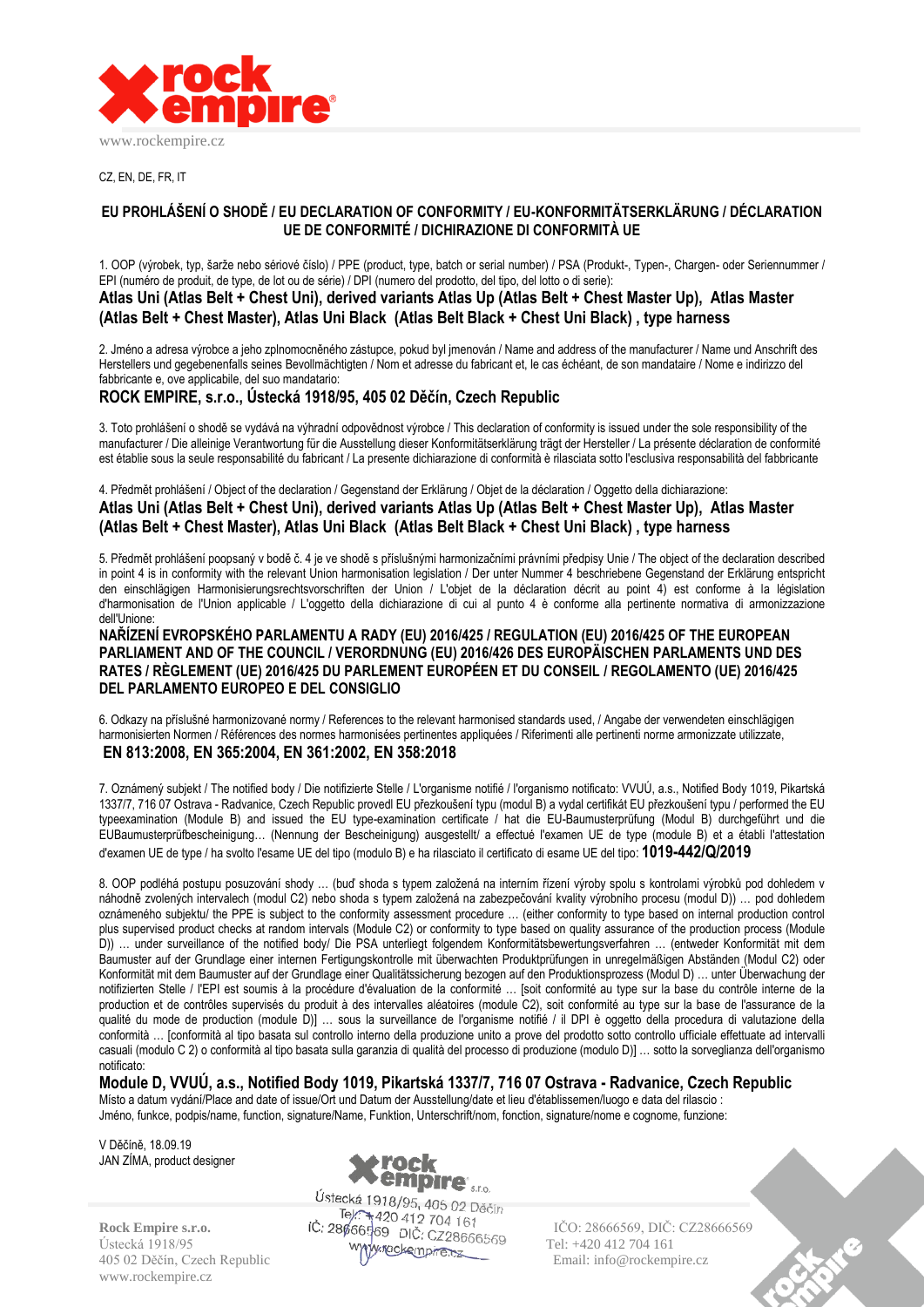

ES / PT / NL / SV

### **DECLARACIÓN UE DE CONFORMIDAD / DECLARAÇÃO DE CONFORMIDADE UE / EU-CONFORMITEITSVERKLARING / EUFÖRSÄKRAN OM ÖVERENSSTÄMMELSE**

1. EPI (número de producto, tipo, lote o serie) / EPI (Número do produto, do tipo, do lote ou da série) / PBM (product-, type-, partij- of serienummer) / Personlig skyddsutrustning:

### **Atlas Uni (Atlas Belt + Chest Uni), derived variants Atlas Up (Atlas Belt + Chest Master Up), Atlas Master (Atlas Belt + Chest Master), Atlas Uni Black (Atlas Belt Black + Chest Uni Black) , type harness**

2. Nombre y dirección del fabricante y / Nome e endereço do fabricante e / Naam en adres van de fabrikant en / Tillverkarens namn och adress och: **ROCK EMPIRE, s.r.o., Ústecká 1918/95, 405 02 Děčín, Czech Republic**

3. La presente declaración de conformidad se expide bajo la exclusiva responsabilidad del fabricante / A presente declaração de conformidade é emitida sob a exclusiva responsabilidade do fabricante / Deze conformiteitsverklaring wordt op eigen verantwoording van de fabrikant verstrekt / Att försäkran om överensstämmelse utfärdats på tillverkarens eget ansvar:

4. Objeto de la declaración / Objeto da declaração / Voorwerp van de verklaring / Föremålet för försäkran:

**Atlas Uni (Atlas Belt + Chest Uni), derived variants Atlas Up (Atlas Belt + Chest Master Up), Atlas Master (Atlas Belt + Chest Master), Atlas Uni Black (Atlas Belt Black + Chest Uni Black) , type harness**

5. El objeto de la declaración descrito en el punto 4 anterior es conforme con la legislación de armonización de la Unión aplicable / O objeto da declaração mencionado no ponto 4 está em conformidade com a legislação da União de harmonização aplicável / Het in punt 4 beschreven voorwerp is conform met de desbetreffende harmonisatiewetgeving van de Unie / Att föremålet för den försäkran som beskrivs i punkt 4 överensstämmer med den relevanta harmoniserade unionslagstiftningen:

### **REGLAMENTO (UE) 2016/425 DEL PARLAMENTO EUROPEO Y DEL CONSEJO / REGULAMENTO (UE) 2016/425 DO PARLAMENTO EUROPEU E DO CONSELHO / VERORDENING (EU) 2016/425 VAN HET EUROPEES PARLEMENT EN DE RAAD / EUROPAPARLAMENTETS OCH RÅDETS FÖRORDNING (EU) 2016/425**

6. Referencias a las normas armonizadas aplicables utilizadas, incluidas sus fechas, o referencias a las otras especificaciones técnicas, incluidas sus fechas, respecto a las cuales se declara la conformidad / Referências às normas harmonizadas aplicáveis utilizadas, incluindo a data de cada uma delas, ou a outras especificações técnicas, incluindo a data da especificação, em relação às quais a conformidade é declarada / Vermelding van de relevante toegepaste geharmoniseerde normen, met inbegrip van de datum van de norm, of van de andere technische specificaties, met inbegrip van de datum van de specificatie, waarop de conformiteitsverklaring betrekking heeft / Hänvisningar till de relevanta harmoniserade standarder som tillämpats, inklusive datum för standarden, eller hänvisningar till de andra tekniska specifikationer, inklusive datum för specifikationen, enligt vilka överensstämmelsen försäkras:

# **EN 813:2008, EN 365:2004, EN 361:2002, EN 358: 2018**

7. En su caso, el organismo notificado / Se aplicável, o organismo notificado / De aangemelde instantie / Det anmälda organet: VVUÚ, a.s., Notified Body 1019, Pikartská 1337/7, 716 07 Ostrava - Radvanice, Czech Republic ha efectuado el examen UE de tipo (módulo B) y ha expedido el certificado de examen UE de tipo / efetuou o exame UE de tipo (Módulo B) e emitiu o certificado de exame UE de tipo / heeft het EU-typeonderzoek (module B) verricht en het certificaat van EU-typeonderzoek … afgegeven / har utfört EU-typkontrollen (modul B) och utfärdat EU-typintyget: **1019- 442/Q/2019**

8. En su caso, el EPI está sujeto al procedimiento de evaluación de la conformidad … [bien conformidad con el tipo basada en el control interno de la producción más control supervisado de los productos a intervalos aleatorios (módulo C2) o conformidad con el tipo basada en el aseguramiento de la calidad del proceso de producción (módulo D)] … bajo la supervisión del organismo notificado / Se aplicável, os EPI são sujeitos ao procedimento de avaliação de conformidade …[conformidade com o tipo baseada no controlo interno da produção e em controlos supervisionados do produto a intervalos aleatórios (módulo C 2) ou conformidade com o tipo baseada na garantia da qualidade do processo de produção (módulo D)] … sob vigilância do organismo notificado / Het persoonlijk beschermingsmiddel is onderworpen aan de conformiteitsbeoordelingsprocedure … (Conformiteit met het type op basis van interne productcontrole plus productcontroles onder toezicht met willekeurige tussenpozen (module C2) of Conformiteit met het type op basis van kwaliteitsborging van het productieproces (module D)) … onder toezicht van de aangemelde instantie / Den personliga skyddsutrustningen omfattas av förfarandet för bedömning av överensstämmelse (antingen överensstämmelse med typ baserad på intern tillverkningskontroll och övervakade produktkontroller med slumpvisa intervall (modul C2) eller överensstämmelse med typ som grundar sig på kvalitetssäkring av produktionen (modul D)) … under övervakning av det anmälda organet:

**Module D, VVUÚ, a.s., Notified Body 1019, Pikartská 1337/7, 716 07 Ostrava - Radvanice, Czech Republic**

lugar y fecha de expedición / local e data de emissão / plaats en datum van afgifte / ort och datum för utfärdande: nombre, cargo, firma / nome, cargo, assinatura / naam, functie, handtekening / namn, befattning, namnteckning:

V Děčíně, 18.09.19 JAN ZÍMA, product designer



Ústecká 1918/95 Tel: +420 412 704 161 405 02 Děčín, Czech Republic Email: info@rockempire.cz www.rockempire.cz

Tel: +420 412 704 161 **Rock Empire s.r.o.** IČO: 28666569, DIČ: CZ28666569 R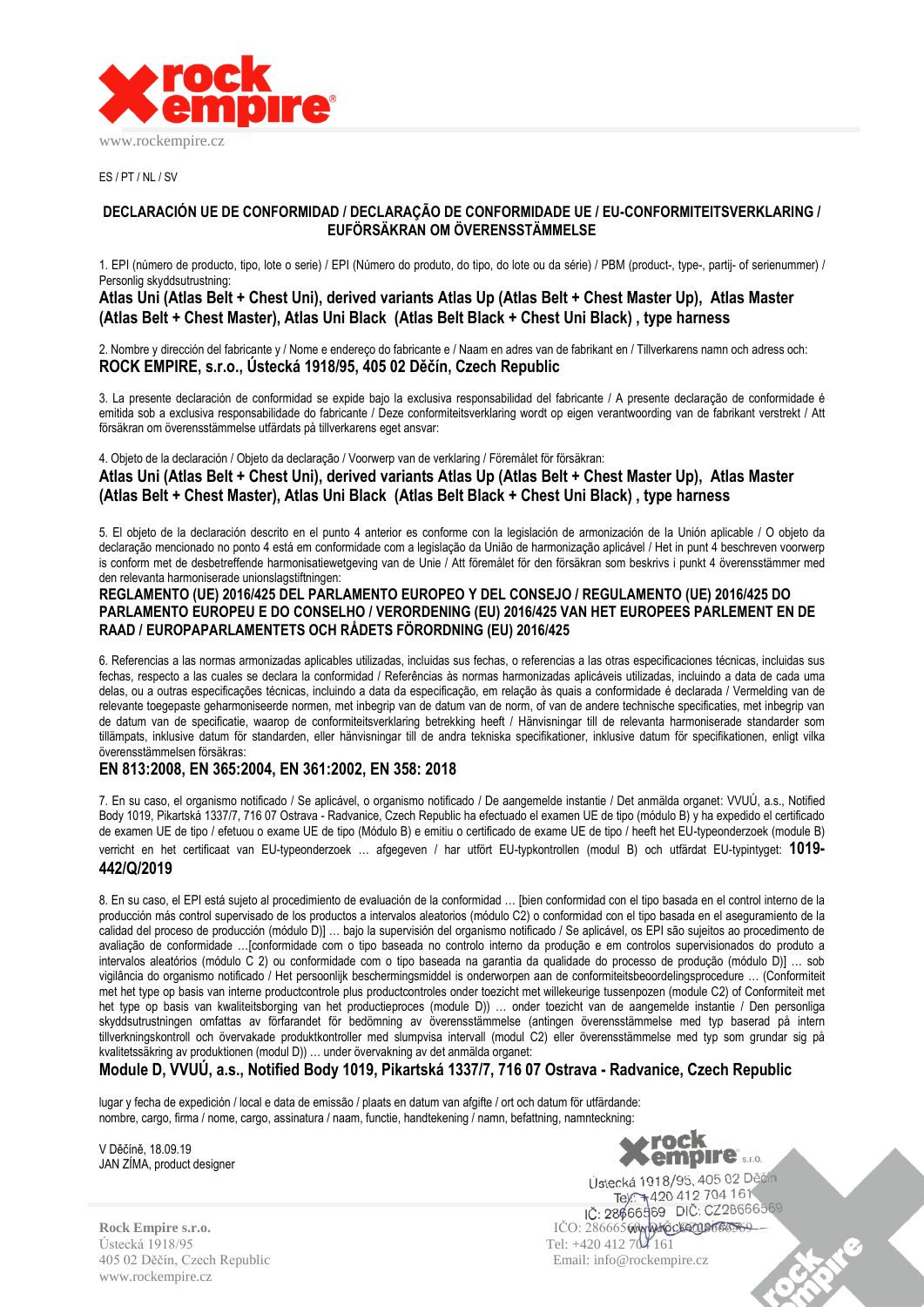

FI / DK / MT/ EL

### **EU-VAATIMUSTENMUKAISUUSVAKUUTUS / EU-OVERENSSTEMMELSESERKLÆRING / DIKJARAZZJONI TAL-KONFORMITÀ TAL-UE / ΔΗΛΩΣΗ ΣΥΜΜΟΡΦΩΣΗΣ ΕΕ**

#### 1. Henkilönsuojain / PV / PPE / ΜΑΠ:

**Atlas Uni (Atlas Belt + Chest Uni), derived variants Atlas Up (Atlas Belt + Chest Master Up), Atlas Master (Atlas Belt + Chest Master), Atlas Uni Black (Atlas Belt Black + Chest Uni Black) , type harness**

2. Valmistajan ja tarvittaessa valmistajan valtuutetun edustajan nimi ja osoite / Navn og adresse på fabrikanten og / Isem u indirizz talmanifattur u / Όνομα και διεύθυνση του κατασκευαστή και, κατά περίπτωση, του εξουσιοδοτημένου αντιπροσώπου του: **ROCK EMPIRE, s.r.o., Ústecká 1918/95, 405 02 Děčín, Czech Republic**

3. Tämä vaatimustenmukaisuusvakuutus on annettu valmistajan yksinomaisella vastuulla / Denne overensstemmelseserklæring udstedes alene på fabrikantens ansvar / Din id-dikjarazzjoni ta' konformità tinħareġ taħt ir-responsabbiltà unika tal-manifattur / Η παρούσα δήλωση συμμόρφωσης εκδίδεται με αποκλειστική ευθύνη του κατασκευαστή:

4. Vakuutuksen kohde / Erklæringens genstand / Is-suġġett tad-dikjarazzjoni / Αντικείμενο της δήλωσης: **Atlas Uni (Atlas Belt + Chest Uni), derived variants Atlas Up (Atlas Belt + Chest Master Up), Atlas Master (Atlas Belt + Chest Master), Atlas Uni Black (Atlas Belt Black + Chest Uni Black) , type harness**

5. Edellä 4 kohdassa kuvattu vakuutuksen kohde on asiaa koskevan unionin yhdenmukaistamislainsäädännön mukainen / Genstanden for erklæringen, der er beskrevet i punkt 4, er i overensstemmelse med den relevante EU-harmoniseringslovgivning / L-għan taddikjarazzjoni deskritt fil-punt 4 huwa f'konformità mal-leġiżlazzjoni ta' armonizzazzjoni rilevanti tal-Unjoni / Το αντικείμενο της δήλωσης που περιγράφεται στο σημείο 4 είναι σύμφωνο προς τη σχετική ενωσιακή νομοθεσία εναρμόνισης:

### **EUROOPAN PARLAMENTIN JA NEUVOSTON ASETUS (EU) 2016/425 / EUROPA-PARLAMENTETS OG RÅDETS FORORDNING (EU) 2016/425 / REGOLAMENT (UE) 2016/425 TAL-PARLAMENT EWROPEW U TAL-KUNSILL / ΚΑΝΟΝΙΣΜΌΣ (ΕΕ) 2016/425 ΤΟΥ ΕΥΡΩΠΑΪΚΟΫ ΚΟΙΝΟΒΟΥΛΊΟΥ ΚΑΙ ΤΟΥ ΣΥΜΒΟΥΛΊΟΥ**

6. Viittaukset asiaankuuluviin yhdenmukaistettuihin standardeihin, joita on sovellettu, tai viittaukset muihin teknisiin eritelmiin, joiden perusteella vaatimustenmukaisuusvakuutus on annettu, sekä kyseisten standardien ja eritelmien hyväksymispäivä / Henvisning til de relevante harmoniserede standarder, der er anvendt, herunder standardernes dato, eller henvisning til de andre tekniske specifikationer, herunder specifikationernes dato, som der erklæres overensstemmelse med / Ir-referenzi għall-istandards armonizzati rilevanti użati, inkluża d-data tal-istandard, jew ir-referenzi għallispeċifikazzjonijiet tekniċi loħra, inkluża d-data tal-ispeċifikazzjoni, li tkun qiegħda tiġi ddikjarata l-konformità fir-rigward tagħha / Στοιχεία αναφοράς των σχετικών εναρμονισμένων προτύπων που χρησιμοποιήθηκαν, συμπεριλαμβανομένης της ημερομηνίας του προτύπου, ή στοιχεία αναφοράς των άλλων τεχνικών προδιαγραφών, συμπεριλαμβανομένης της ημερομηνίας της προδιαγραφής, ως προς τις οποίες δηλώνεται η συμμόρφωση: **EN 813:2008, EN 365:2004, EN 361:2002, EN 358: 2018**

7. Ilmoitettu laitos / Hvor det er relevant, det bemyndigede organ / il-korp notifikat / Κατά περίπτωση, ο κοινοποιημένος οργανισμός: VVUÚ, a.s., Notified Body 1019, Pikartská 1337/7, 716 07 Ostrava - Radvanice, Czech Republic suoritti EU-tyyppitarkastuksen (moduuli B) ja antoi EUtyyppitarkastustodistuksen / har foretaget EU-typeafprøvning (modul B) og udstedt EU-typeafprøvningsattest / wettaq l-eżami tal-UE tat-tip (Modulu B) u ħareġ iċ-ċertifikat tal-eżami tal-UE tat-tip / διενήργησε την εξέταση τύπου ΕΕ (Ενότητα B) και χορήγησε το πιστοποιητικό εξέτασης τύπου ΕΕ**: 1019- 442/Q/2019**

8. Henkilönsuojaimeen sovelletaan vaatimustenmukaisuuden arviointimenettelyä … (joko sisäiseen tuotannonvalvontaan perustuva tyypinmukaisuus ja satunnaisin väliajoin suoritettavat valvotut tuotetarkastukset (moduuli C 2) tai tuotantoprosessin laadunvarmistukseen perustuva tyypinmukaisuus (moduuli D)) … ilmoitetun laitoksen … (nimi, numero) valvonnassa / Hvor det er relevant: PV'et er omfattet af overensstemmelsesvurderingsprocedure … (enten typeoverensstemmelse på grundlag af intern produktionskontrol plus overvåget produktkontrol med vekslende mellemrum (modul C 2) eller typeoverensstemmelse på grundlag af kvalitetssikring af fremstillingsprocessen (modul D)) under overvågning af det bemyndigede organ / Fejn ikun applikabbli, il-PPE huwa soġġett għall-proċedura ta' valutazzjoni tal-konformità … (jew Konformità għat-tip abbażi ta' kontroll intern tal-produzzjoni kif ukoll kontrolli sorveljati tal-prodott f'intervalli mhux skedati (Modulu C2) jew Konformità għat-tip abbażi tal-assigurazzjoni tal-kwalità tal-proċess ta' produzzjoni (Modulu D)) … taħt is-sorveljanza tal-korp notifikat / Κατά περίπτωση, το ΜΑΠ υπόκειται στη διαδικασία αξιολόγησης της συμμόρφωσης … [είτε συμμόρφωση προς τον τύπο με βάση τον εσωτερικό έλεγχο της παραγωγής και τη δοκιμή του προϊόντος υπό εποπτεία κατά τυχαία διαστήματα (Ενότητα Γ2) ή συμμόρφωση προς τον τύπο με βάση τη διασφάλιση της ποιότητας της διαδικασίας παραγωγής (Ενότητα Δ)] … υπό την εποπτεία του κοινοποιημένου οργανισμού:

# **Module D, VVUÚ, a.s., Notified Body 1019, Pikartská 1337/7, 716 07 Ostrava - Radvanice, Czech Republic**

Antamispaikka ja –päivämäärä / udstedelsessted og -dato / post u data tal-ħruġ / τόπος και ημερομηνία έκδοσης: Nimi, tehtävä, allekirjoitus / (navn, stilling) (underskrift) / (isem, funzjoni) (firma) / (όνομα, θέση) (υπογραφή):

V Děčíně, 18.09.19 JAN ZÍMA, product designer

www.rockempire.cz



Ustecká 1918/95 **Tel: Elección Elección de Tel:** +420 412 704 161 405 02 Děčín, Czech Republic Wylynockempire.ex Email: info@rockempire.cz

**Rock Empire s.r.o. ICO: 28666569 ICO: 28666569, DIČ: CZ28666569**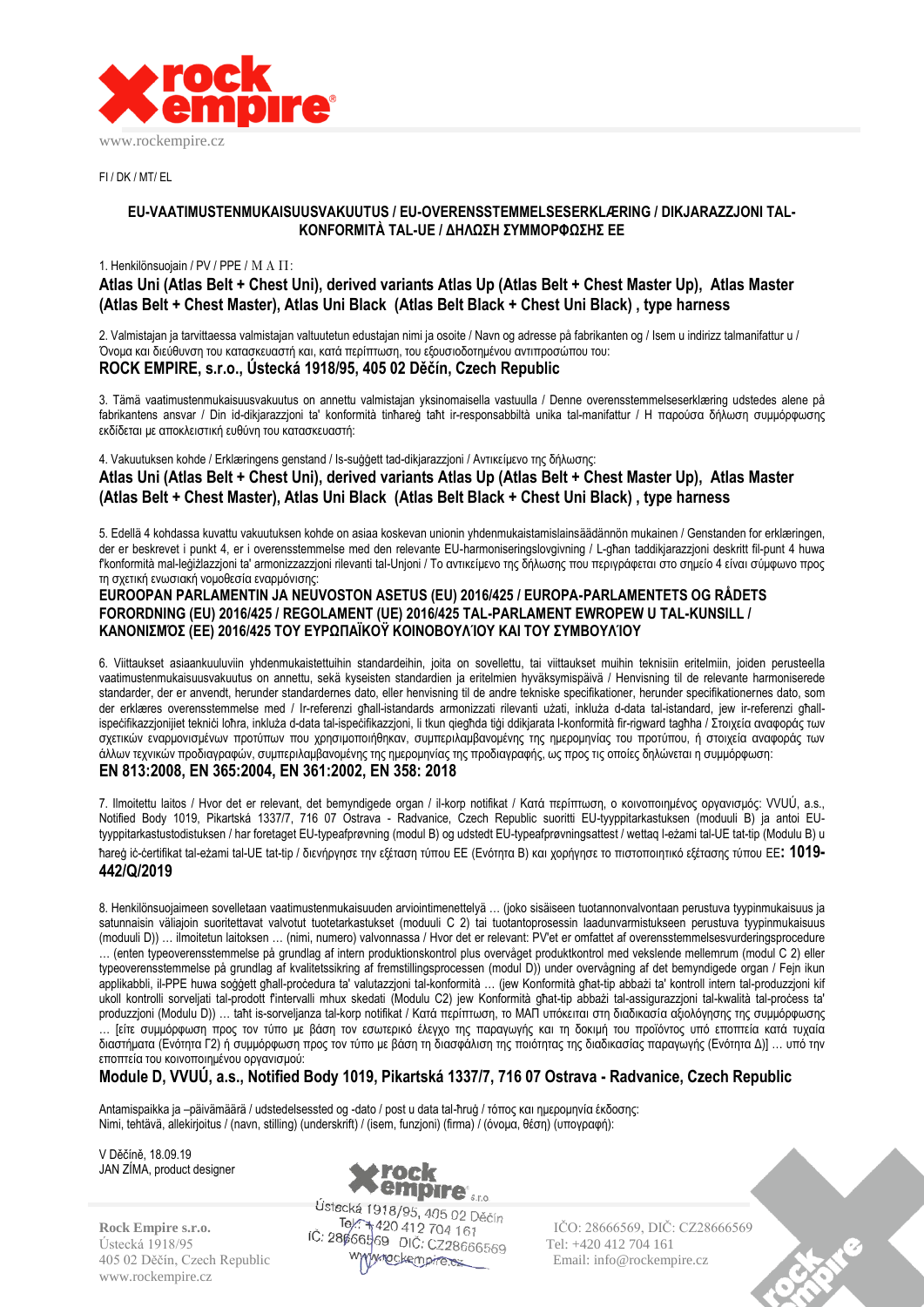

iSK / SL / PL / HR

### **EÚ VYHLÁSENIE O ZHODE / IZJAVA EU O SKLADNOSTI / DEKLARACJA ZGODNOŚCI UE / EU IZJAVA O SUKLADNOSTI**

1. OOP (číslo výrobku, typu, šarže, alebo série) / Osebna varovalna oprema (proizvod, tip, serija ali serijska številka) / ŚOI (numer produktu, typu, partii lub numer seryjny) / OZO (proizvod, tip, serija ili serijski broj):

## **Atlas Uni (Atlas Belt + Chest Uni), derived variants Atlas Up (Atlas Belt + Chest Master Up), Atlas Master (Atlas Belt + Chest Master), Atlas Uni Black (Atlas Belt Black + Chest Uni Black) , type harness**

2. Meno a adresa výrobcu a prípadne jeho splnomocneného zástupcu / Ime in naslov proizvajalca in, kadar je ustrezno, njegovega pooblaščenega zastopnika / Imię i nazwisko lub nazwa i adres producenta oraz, w stosownych przypadkach, jego upoważnionego przedstawiciela / Ime i adresa proizvođača i, prema potrebi, njegova ovlaštenog zastupnika:

# **ROCK EMPIRE, s.r.o., Ústecká 1918/95, 405 02 Děčín, Czech Republic**

3. Toto vyhlásenie o zhode sa vydáva na výhradnú zodpovednosť výrobcu / Za izdajo te izjave o skladnosti je odgovoren izključno proizvajalec / Niniejszą deklarację zgodności wydaje się na wyłączną odpowiedzialność producenta / Ova se izjava o sukladnosti izdaje na isključivu odgovornost proizvođača:

4. Predmet vyhlásenia / Predmet izjave / Przedmiot deklaracji / Predmet izjave:

**Atlas Uni (Atlas Belt + Chest Uni), derived variants Atlas Up (Atlas Belt + Chest Master Up), Atlas Master (Atlas Belt + Chest Master), Atlas Uni Black (Atlas Belt Black + Chest Uni Black) , type harness**

5. Predmet vyhlásenia uvedený v bode 4 je v zhode s príslušnými harmonizačnými právnymi predpismi Únie / Predmet izjave iz točke 4 je v skladu z ustrezno harmonizacijsko zakonodajo Unije / Opisany w pkt 4 przedmiot niniejszej deklaracji jest zgodny z odpowiednimi wymaganiami unijnego prawodawstwa harmonizacyjnego / Predmet izjave opisan u točki 4. u skladu je s odgovarajućim zakonodavstvom Unije o usklađivanju: **NARIADENIE EURÓPSKEHO PARLAMENTU A RADY (EÚ) 2016/425 / UREDBA (EU) 2016/425 EVROPSKEGA PARLAMENTA IN SVETA / ROZPORZĄDZENIE PARLAMENTU EUROPEJSKIEGO I RADY (UE) 2016/425 / UREDBA (EU) 2016/425 EUROPSKOG PARLAMENTA I VIJEĆA**

6. Odkazy na príslušné použité harmonizované normy vrátane dátumu normy alebo odkazy na iné technické špecifikácie vrátane dátumu špecifikácie, v súvislosti s ktorými sa zhoda vyhlasuje / Sklicevanja na uporabljene relevantne harmonizirane standarde, vključno z datumom standarda, ali sklicevanja na druge tehnične specifikacije, vključno z datumom specifikacije, glede na katere je izdana izjava o skladnosti / Odniesienia do właściwych norm zharmonizowanych, które zastosowano, wraz z datą normy, lub do innych specyfikacji technicznych, wraz z datą specyfikacji, w odniesieniu do których deklarowana jest zgodność / Upućivanja na odgovarajuće primijenjene usklađene norme, uključujući datum norme, ili upućivanja na druge tehničke specifikacije, uključujući datum specifikacije, u odnosu na koje se izjavljuje sukladnost:

# **EN 813:2008, EN 365:2004, EN 361:2002, EN 358: 2018**

7. Notifikovaná osoba / priglašeni organ / jednostka notyfikowana / prijavljeno tijelo: VVUÚ, a.s., Notified Body 1019, Pikartská 1337/7, 716 07 Ostrava - Radvanice, Czech Republic vykonala EÚ skúšku typu (modul B) a vydala certifikát EÚ skúšky typu / je izvedel EU-pregled tipa (modul B) ter izdal certifikat o EU-pregledu tipa / przeprowadziła badanie typu UE (moduł B) i wydała certyfikat badania typu UE / obavilo je EU ispitivanje tipa (modul B) i izdalo potvrdu o EU ispitivanju tipa: **1019-442/Q/2019**

8. OOP je predmetom postupu posudzovania zhody … [buď zhoda s typom založená na vnútornej kontrole výroby a skúškach výrobku pod dohľadom v ľubovoľných intervaloch (modul C2) alebo zhoda s typom založená na zabezpečení kvality výrobného procesu (modul D)] … pod dohľadom notifikovanej osoby / za osebno varovalno opremo velja postopek ugotavljanja skladnosti … (bodisi skladnost s tipom na podlagi notranjega nadzora proizvodnje in nadzorovanih preskusov proizvodov v naključno izbranih časovnih presledkih (modul C2) ali skladnost s tipom na podlagi zagotavljanja kakovosti proizvodnega procesa (modul D)) … pod nadzorom priglašenega organa / ŚOI podlegają procedurze oceny zgodności … (albo zgodności z typem w oparciu o wewnętrzną kontrolę produkcji oraz nadzorowane kontrole produktu w losowych odstępach czasu (moduł C 2), albo zgodności z typem w oparciu o zapewnienie jakości procesu produkcji (moduł D)) … pod nadzorem jednostki notyfikującej / OZO podliježe postupku ocjenjivanja sukladnosti … (ili sukladnost tipa na temelju unutarnje kontrole proizvodnje i nadziranih provjera proizvoda u nasumično odabranim vremenskim razmacima (modul C2) ili sukladnost tipa na temelju osiguranja kvalitete postupka proizvodnje (modul D)) … pod nadzorom prijavljenog tijela: **Module D, VVUÚ, a.s., Notified Body 1019, Pikartská 1337/7, 716 07 Ostrava - Radvanice, Czech Republic**

Miesto a dátum vydania / kraj in datum izdaje / miejsce i data wydania / mjesto i datum izdavanja / (ime, funkcija) (potpis): (meno, funkcia) (podpis) / (ime, funkcija) (podpis) / (imię i nazwisko, stanowisko) (podpis): Pavlína Hanušová, QM

V Děčíně, 18.09.19 JAN ZÍMA, product designer



Ústecká 1918/95, 405 02 Děčín Pek: 1916/95, 405 02 D.<br>Tel: 1420 412 704 161 IČ: 28666569 DIČ: CZ28666569 www.nockempire.ex

Ústecká 1918/95 Tel: +420 412 704 161 405 02 Děčín, Czech Republic Email: info@rockempire.cz www.rockempire.cz

**Rock Empire s.r.o.** IČO: 28666569, DIČ: CZ28666569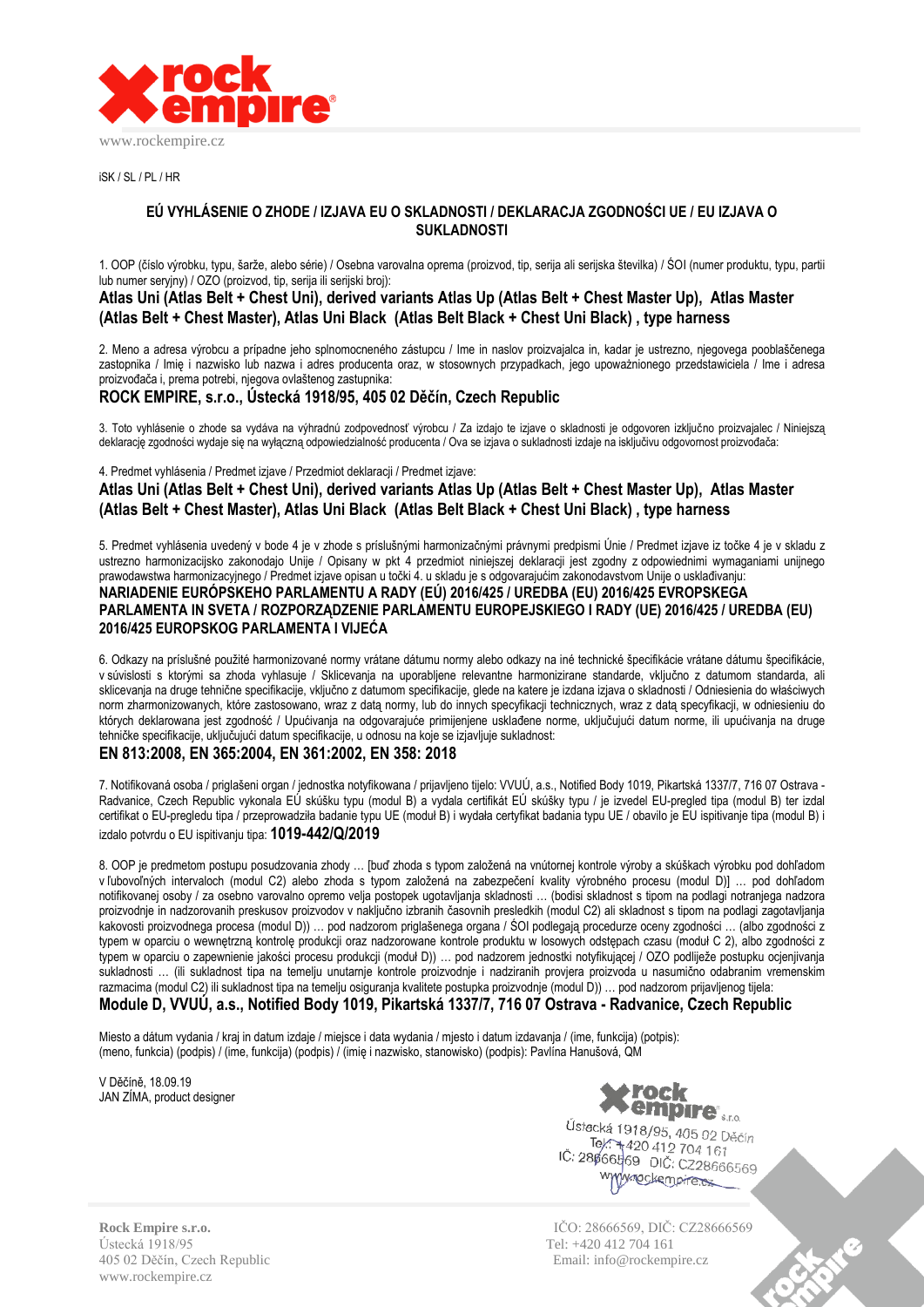

 $UV/IT/FT/RO/RG$ 

### **ES ATBILSTĪBAS DEKLARĀCIJA / ES ATITIKTIES DEKLARACIJA / ELi VASTAVUSDEKLARATSIOON / ЕС ДЕКЛАРАЦИЯ ЗА СЪОТВЕТСТВИЕ**

1. IAL (ražojuma, tipa, partijas vai sērijas numurs) / AAP (gaminio, tipo, partijos, ar serijos numeris) / Isikukaitsevahend (toote-, tüübi-, partiivõi seerianumber) / ЛПС (продуктов, типов, партиден, или сериен номер):

## **Atlas Uni (Atlas Belt + Chest Uni), derived variants Atlas Up (Atlas Belt + Chest Master Up), Atlas Master (Atlas Belt + Chest Master), Atlas Uni Black (Atlas Belt Black + Chest Uni Black) , type harness**

2. Ražotāja un attiecīgā gadījumā viņa pilnvarotā pārstāvja vārds vai nosaukums un adrese / Gamintojo ir, kai taikytina, jo įgaliotojo atstovo pavadinimas (vardas, pavardė) ir adresas / Tootja ja vajaduse korral tema volitatud esindaja nimi ja aadress / Име и адрес на производителя и, когато е приложимо, на неговия упълномощен представител:

# **ROCK EMPIRE, s.r.o., Ústecká 1918/95, 405 02 Děčín, Czech Republic**

3. Šī atbilstības deklarācija ir izdota vienīgi uz ražotāja atbildību / Ši atitikties deklaracija išduodama tik gamintojo atsakomybe / Käesolev vastavusdeklaratsioon on välja antud tootja ainuvastutusel / Настоящата декларация за съответствие е издадена на отговорността на производителя

4. Deklarācijas priekšmets / Deklaracijos objektas / Deklareeritav toodeb / Предмет на декларацията:

**Atlas Uni (Atlas Belt + Chest Uni), derived variants Atlas Up (Atlas Belt + Chest Master Up), Atlas Master (Atlas Belt + Chest Master), Atlas Uni Black (Atlas Belt Black + Chest Uni Black) , type harness**

5. Iepriekš 4. punktā aprakstītais deklarācijas priekšmets atbilst attiecīgajiem Savienības saskaņošanas tiesību aktiem / 4 punkte apibūdintas deklaracijos objektas atitinka atitinkamus derinamuosius Sąjungos teisės aktus / Punktis 4 nimetatud deklareeritav toode on kooskõlas asjaomaste liidu ühtlustamisõigusaktidega / Предметът на декларацията, описан в точка 4, отговаря на съответното законодателство на Съюза за хармонизация:

#### **EIROPAS PARLAMENTA UN PADOMES REGULA (ES) 2016/425 / EUROPOS PARLAMENTO IR TARYBOS REGLAMENTAS (ES) 2016/425 / EUROOPA PARLAMENDI JA NÕUKOGU MÄÄRUS (EL) 2016/425 / РЕГЛАМЕНТ (ЕС) 2016/425 НА ЕВРОПЕЙСКИЯ ПАРЛАМЕНТ И НА СЪВЕТА**

6. Atsauces uz izmantotajiem attiecīgajiem saskaņotajiem standartiem, norādot standarta datumu, vai atsauces uz citām tehniskajām specifikācijām, norādot specifikācijas datumu, saistībā ar kurām ir deklarēta atbilstība / Nuorodos į atitinkamus taikytus darniuosius standartus (įskaitant standarto datą) arba į kitas technines specifikacijas (įskaitant specifikacijos datą), pagal kurias buvo deklaruota atitiktis / Viited asjakohastele kasutatud harmoneeritud standarditele (sh standardite kinnitamise kuupäev) või viited teistele tehnilistele kirjeldustele (sh kirjelduse kinnitamise kuupäev), millele vastavust deklareeritakse / Позоваване на съответните използвани хармонизирани стандарти, включително датата на стандарта, или позоваване на другите технически спецификации, включително датата на спецификацията, по отношение на които се декларира съответствие:

## **EN 813:2008, EN 365:2004, EN 361:2002, EN 358: 2018**

7. Paziņotā struktura / notifikuotoji įstaiga / siis teavitatud asutus / нотифицираният орган: VVUÚ, a.s., Notified Body 1019, Pikartská 1337/7, 716 07 Ostrava - Radvanice, Czech Republic veica ES tipa pārbaudi (B modulis) un izdeva ES tipa pārbaudes sertifikātu / atliko ES tipo tyrimą (B modulis) ir išdavė ES tipo tyrimo sertifikatą / iis läbi ELi tüübihindamise (moodul B) ja väljastas ELi tüübihindamissertifikaadi / извърши ЕС изследване на типа (модул B) и издаде сертификат за ЕС изследване на типа: **1019-442/Q/2019**

8. Uz IAL attiecas atbilstības novērtēšanas procedūra …. (vai nu Atbilstība tipam, pamatojoties uz iekšējo ražošanas kontroli un uzraudzītām ražojuma pārbaudēm pēc nejauši izvēlētiem intervāliem (C2 modulis), vai Atbilstība tipam, pamatojoties uz kvalitātes nodrošināšanu ražošanas procesā (D modulis)) …. Paziņotās struktūras …. (nosaukums, numurs) uzraudzībā / AAP taikoma atitikties vertinimo procedūra … (arba atitiktis tipui, pagrįsta gamybos vidaus kontrole ir prižiūrimu gaminių tikrinimu atsitiktiniais intervalais (C2 modulis), arba atitiktis tipui, pagrįsta gamybos proceso kokybės užtikrinimu (D modulis)) …, notifikuotajai įstaigai vykdant priežiūrą … (pavadinimas, numeris) / siis kohaldatakse isikukaitsevahendi suhtes vastavushindamismenetlust (kas tüübivastavus, mis põhineb tootmise sisekontrollil koos juhuslike ajavahemike tagant ja järelevalve all tehtud tootekontrollidega (moodul C2), või tüübivastavus, mis põhineb tootmiskvaliteedi tagamisel (moodul D)) … teavitatud asutuse … (nimi, number) järelevalve all / към ЛПС е приложена процедурата за оценяване на съответствието … (или съответствие с типа въз основа на вътрешен производствен контрол с надзор на проверката на продукта на случайни интервали (Модул C2) или съответствие с типа въз основа на осигуряване на качеството на производството (модул D) … под надзора на нотифицирания орган … (наименование, номер):

# **Module D, VVUÚ, a.s., Notified Body 1019, Pikartská 1337/7, 716 07 Ostrava - Radvanice, Czech Republic**

Izdošanas vieta un datums / išdavimo data ir vieta / väljaandmise koht ja kuupäev / място и дата на издаване: Vārds un uzvārds, amats, paraksts / (vardas, pavardė, pareigos) (parašas) / (nimi, ametinimetus) (allkiri) / (име, длъжност) (подпис):

V Děčíně, 18.09.19 JAN ZÍMA, product designer



Ústecká 1918/95 Tel: +420 412 704 161 405 02 Děčín, Czech Republic Email: info@rockempire.cz www.rockempire.cz

Ústecká 1918/95, 405 02 Děčín Tel: +420 412 704 161 **Rock Empire s.r.o. ICO: 28666569, DICO: 28666569, DICO: 28666569, DICO: 28666569, DICO: 286665699**